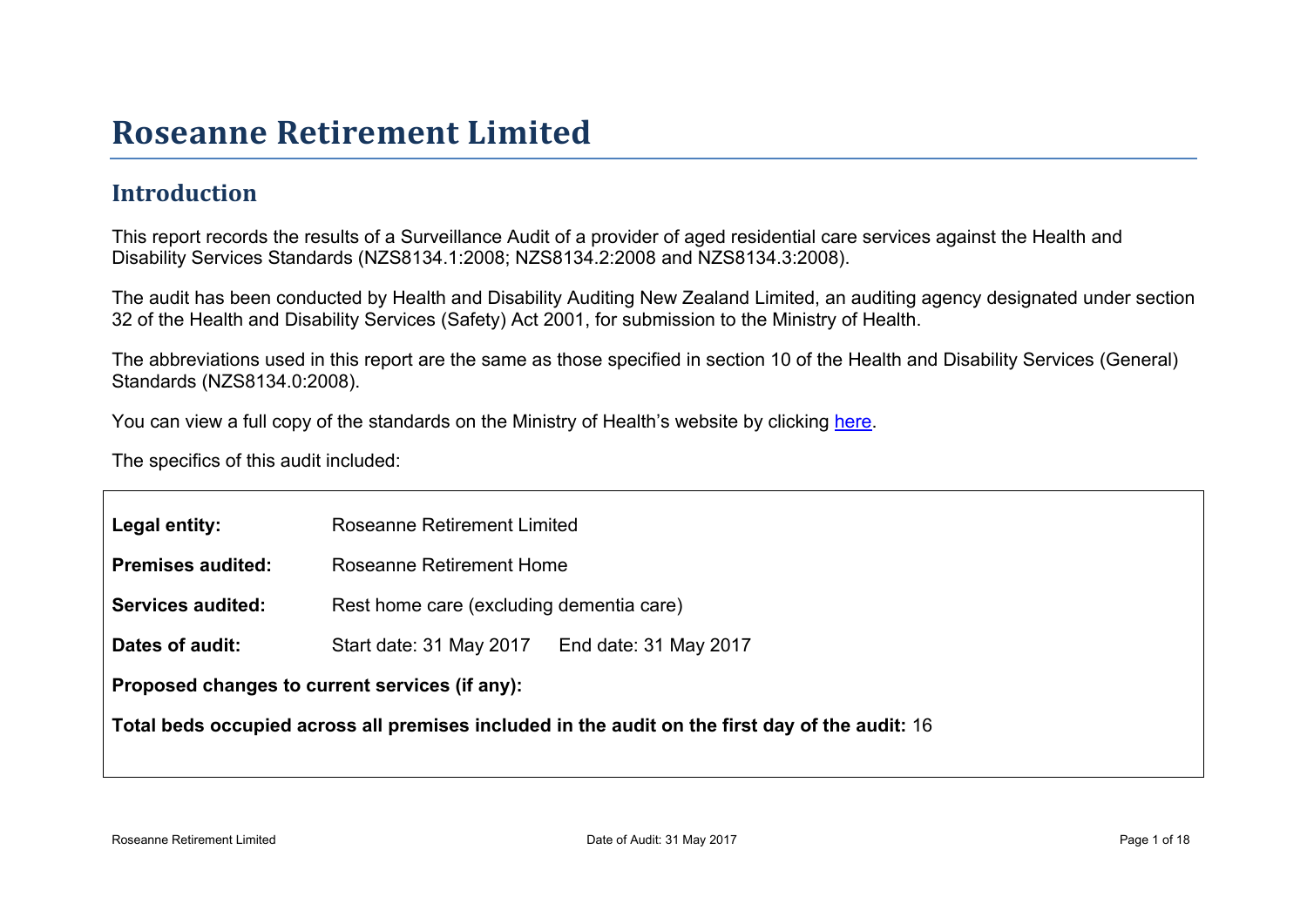## **Executive summary of the audit**

### **Introduction**

This section contains a summary of the auditors' findings for this audit. The information is grouped into the six outcome areas contained within the Health and Disability Services Standards:

- consumer rights
- organisational management
- continuum of service delivery (the provision of services)
- safe and appropriate environment
- restraint minimisation and safe practice
- infection prevention and control.

As well as auditors' written summary, indicators are included that highlight the provider's attainment against the standards in each of the outcome areas. The following table provides a key to how the indicators are arrived at.

#### **Key to the indicators**

| <b>Indicator</b> | <b>Description</b>                                                                                                                        | <b>Definition</b>                                                                       |
|------------------|-------------------------------------------------------------------------------------------------------------------------------------------|-----------------------------------------------------------------------------------------|
|                  | Includes commendable elements above the required<br>levels of performance                                                                 | All standards applicable to this service fully attained with<br>some standards exceeded |
|                  | No short falls                                                                                                                            | Standards applicable to this service fully attained                                     |
|                  | Some minor shortfalls but no major deficiencies and<br>required levels of performance seem achievable without<br>extensive extra activity | Some standards applicable to this service partially<br>attained and of low risk         |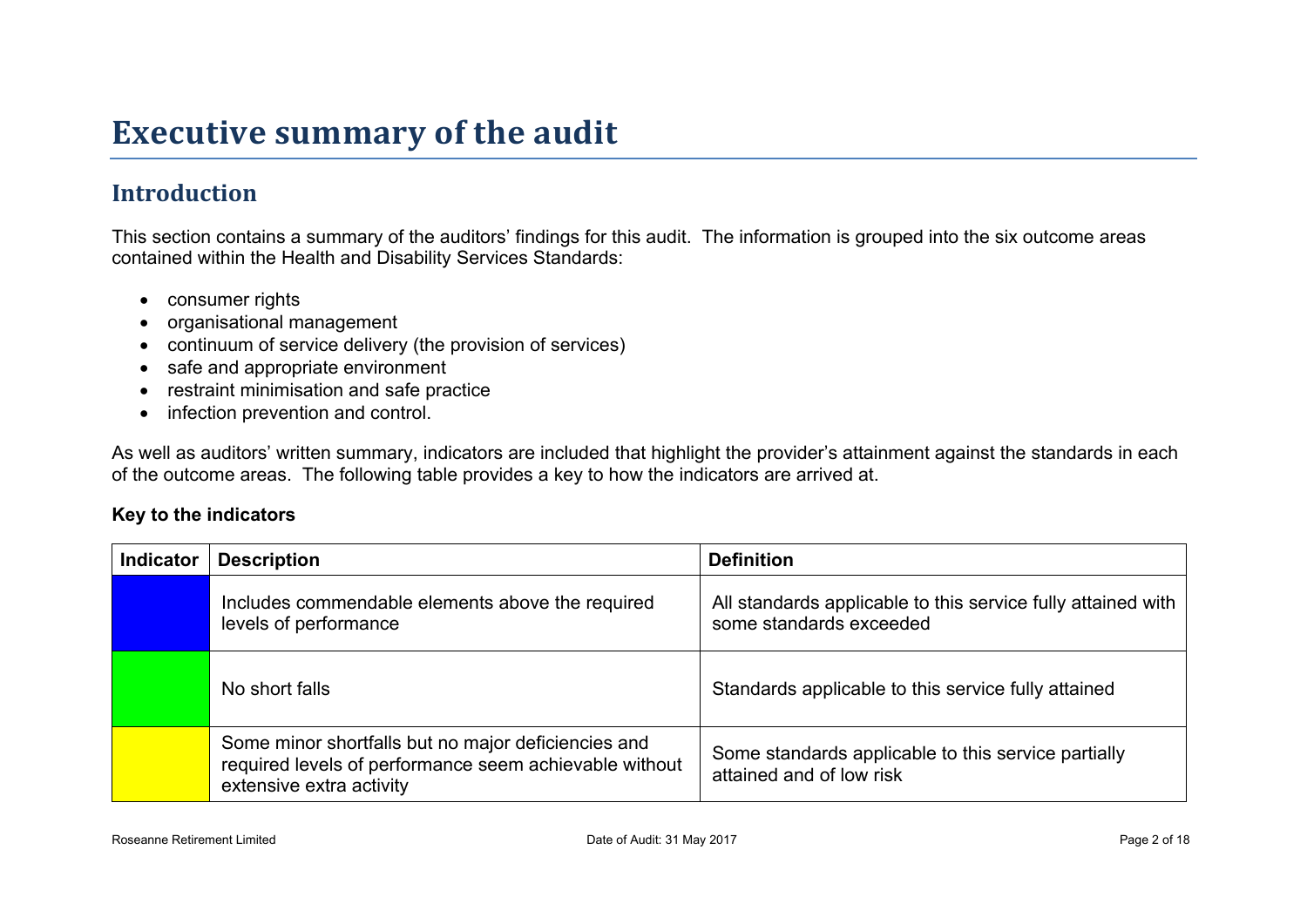| <b>Indicator</b> | <b>Description</b>                                                                              | <b>Definition</b>                                                                                                               |
|------------------|-------------------------------------------------------------------------------------------------|---------------------------------------------------------------------------------------------------------------------------------|
|                  | A number of shortfalls that require specific action to<br>address                               | Some standards applicable to this service partially<br>attained and of medium or high risk and/or unattained<br>and of low risk |
|                  | Major shortfalls, significant action is needed to achieve<br>the required levels of performance | Some standards applicable to this service unattained<br>and of moderate or high risk                                            |

#### **General overview of the audit**

Roseanne House provides rest home level care for up to 16 residents. Occupancy during the audit was 16 residents.

The audit was conducted against the relevant Health and Disability standards. The audit process included a review of policies and procedures; the review of residents' and staff files, observations and interviews with residents, relatives, staff and management.

The service is owned and managed by a registered nurse and supported by a stable staff. All family and residents interviewed spoke positively about the care and support provided by staff and management.

This audit has identified improvements required in relation to: internal audits, two yearly mandatory training, interventions, medication management and review of the infection control programme.

#### **Consumer rights**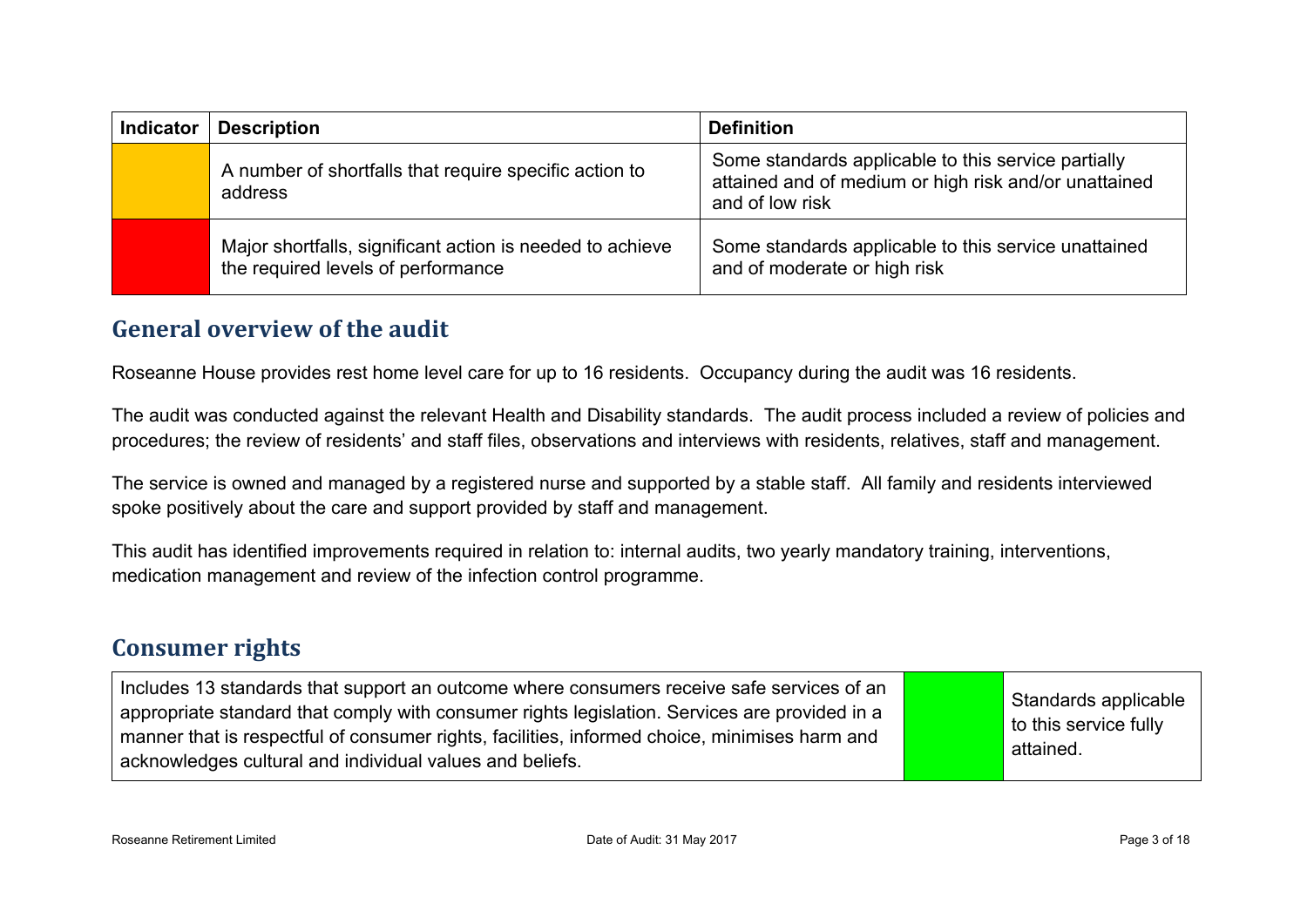Residents and staff report full information is provided at entry to residents and family/representatives. Regular contact is maintained with family. Complaints and concerns have been managed and a complaints register is maintained.

#### **Organisational management**

Includes 9 standards that support an outcome where consumers receive services that comply with legislation and are managed in a safe, efficient and effective manner.

Some standards applicable to this service partially attained and of low risk.

Roseanne has a documented quality and risk management system. Key components of the quality management system link to relevant facility meetings. Corrective actions are identified and implemented. Health and safety policies, systems and processes are implemented to manage risk. Incidents and accidents are reported and appropriately managed. All staff have an orientation on employment and there is an annual training plan in place for staff. The in-service education programme covers relevant aspects of care and support. The staffing levels provide sufficient and appropriate coverage for the effective delivery of care and support. Staffing is based on the occupancy and acuity of the residents.

#### **Continuum of service delivery**

|                                                                                           | Some standards        |
|-------------------------------------------------------------------------------------------|-----------------------|
|                                                                                           | applicable to this    |
| Includes 13 standards that support an outcome where consumers participate in and receive  | service partially     |
| timely assessment, followed by services that are planned, coordinated, and delivered in a | attained and of       |
| timely and appropriate manner, consistent with current legislation.                       | medium or high risk   |
|                                                                                           | and/or unattained and |
|                                                                                           | of low risk.          |

Roseanne Retirement Limited **Exercise 2 and Contract Contract Contract Contract Contract Contract Contract Contract Contract Contract Page 4 of 18 and 2017**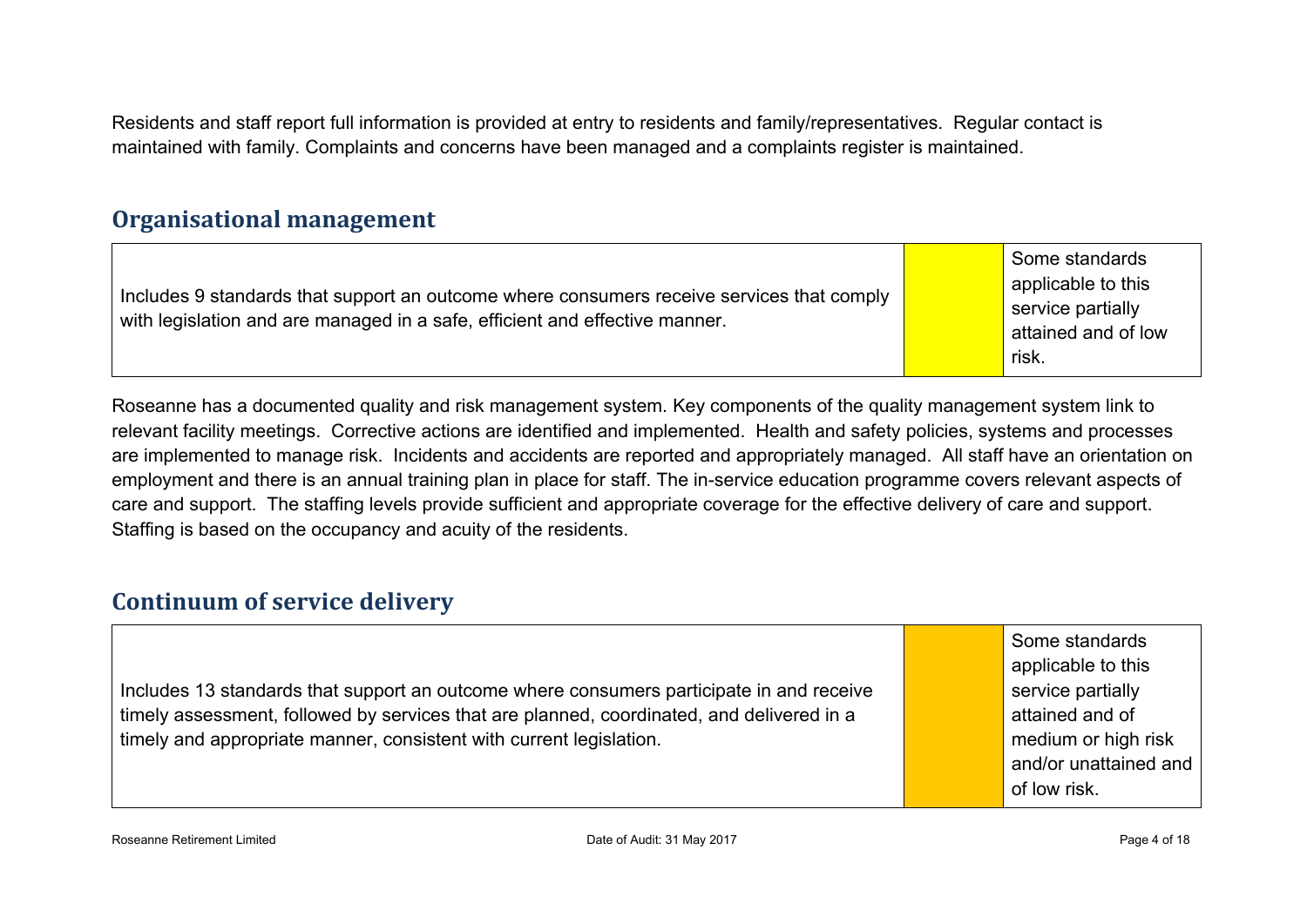There is an admission package. The registered nurse is responsible for each stage of service provision. A registered nurse assesses and develops the care plan documenting support, needs, outcomes and goals with the resident and/or family/whānau input. Care plans reviewed demonstrated service integration and were reviewed at least six monthly. Resident files included the general practitioner, specialist and allied health notes.

Medication policies reflect legislative requirements and guidelines. All staff that are responsible for administration of medicines complete annual education and medication competencies.

One activities coordinator oversees the activity programme for the residents. The programme runs during week days and the activities coordinator organises and covers some activities offered in evenings and weekends.

There is a well-equipped kitchen with all meals and baking cooked on site. Resident food preferences, dietary and cultural requirements are identified at admission, in an ongoing manner and are accommodated. Food, fluid, and nutritional needs of residents are provided in line with recognised nutritional guidelines and additional requirements/modified needs were being met.

#### **Safe and appropriate environment**

The building holds a current warrant of fitness.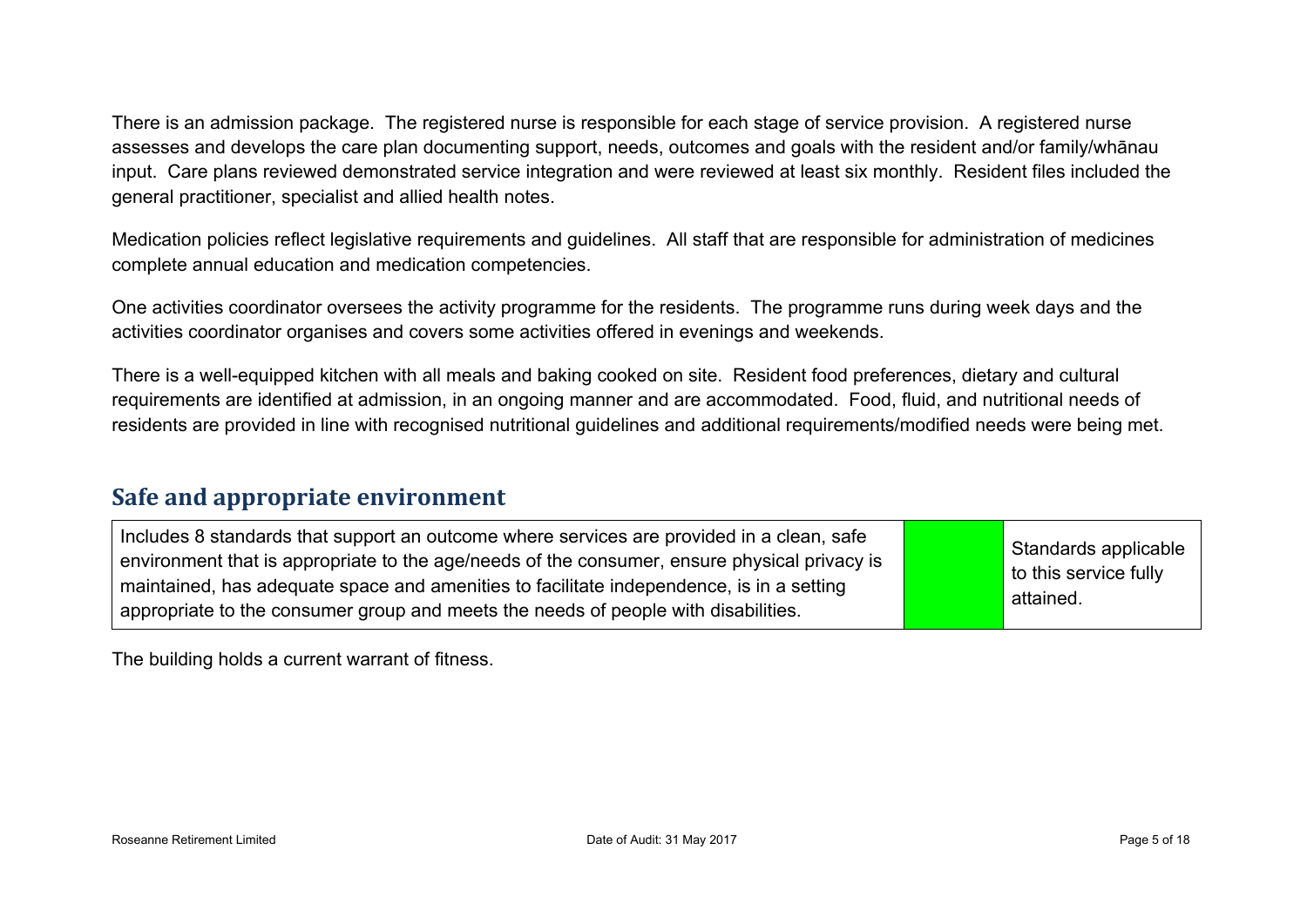#### **Restraint minimisation and safe practice**

| Includes 3 standards that support outcomes where consumers receive and experience | Standards applicable  |
|-----------------------------------------------------------------------------------|-----------------------|
| services in the least restrictive and safe manner through restraint minimisation. | to this service fully |
|                                                                                   | attained.             |

There are policies around restraint, enablers and the management of challenging behaviours. The service currently has no residents requiring the use of restraint or enablers.

#### **Infection prevention and control**

| Includes 6 standards that support an outcome which minimises the risk of infection to<br>consumers, service providers and visitors. Infection control policies and procedures are<br>practical, safe and appropriate for the type of service provided and reflect current accepted<br>good practice and legislative requirements. The organisation provides relevant education on<br>infection control to all service providers and consumers. Surveillance for infection is carried<br>out as specified in the infection control programme. | Some standards<br>applicable to this<br>service partially<br>attained and of low<br>risk. |
|----------------------------------------------------------------------------------------------------------------------------------------------------------------------------------------------------------------------------------------------------------------------------------------------------------------------------------------------------------------------------------------------------------------------------------------------------------------------------------------------------------------------------------------------|-------------------------------------------------------------------------------------------|
|----------------------------------------------------------------------------------------------------------------------------------------------------------------------------------------------------------------------------------------------------------------------------------------------------------------------------------------------------------------------------------------------------------------------------------------------------------------------------------------------------------------------------------------------|-------------------------------------------------------------------------------------------|

Infection control management systems are in place to minimise the risk of infection to consumers, service providers and visitors. Standardised definitions are used for the identification and classification of infection events. Results of surveillance are acted upon, evaluated and reported to relevant personnel in a timely manner.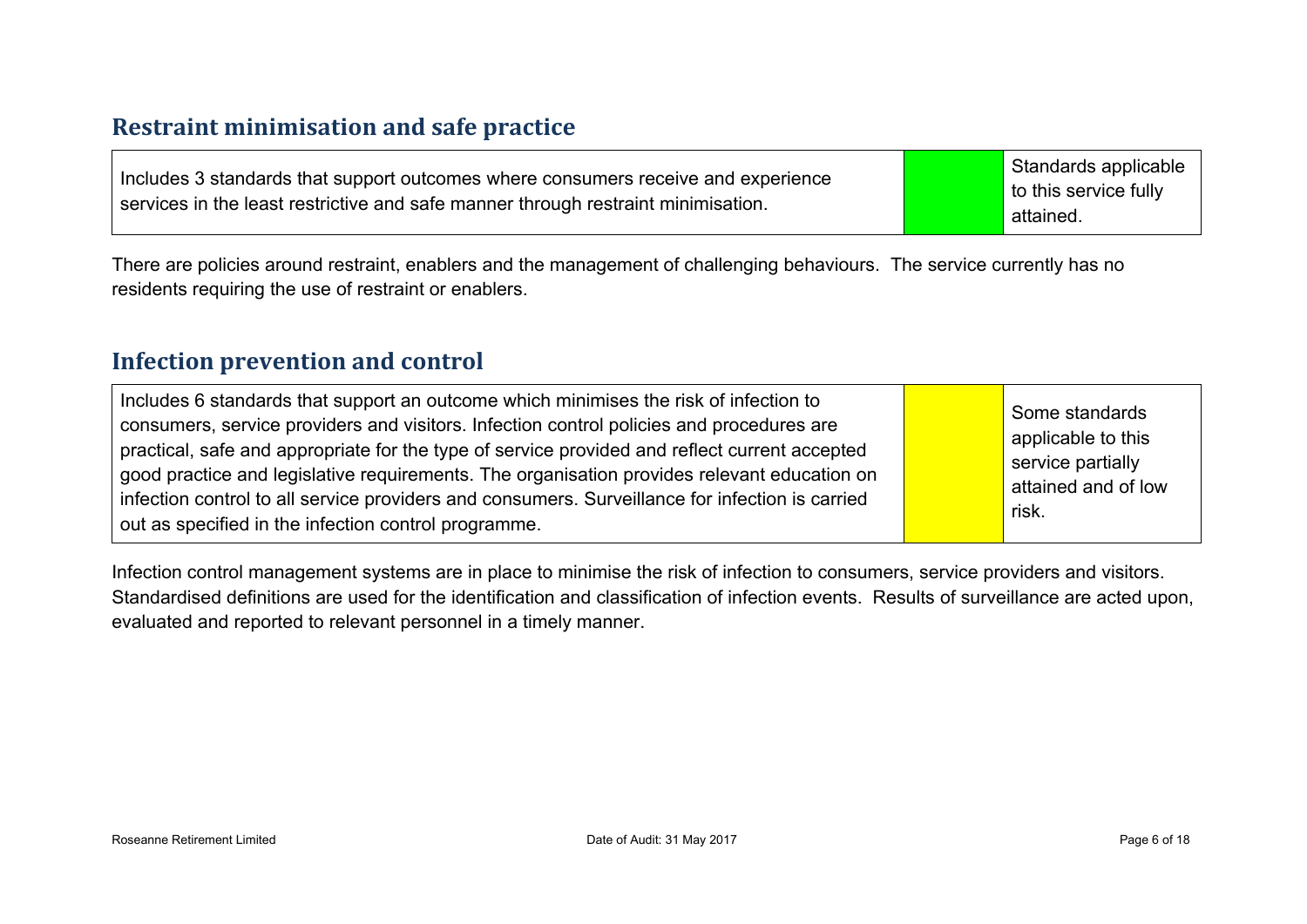### **Summary of attainment**

The following table summarises the number of standards and criteria audited and the ratings they were awarded.

| <b>Attainment</b><br>Rating | Continuous<br>Improvement<br>(Cl) | <b>Fully Attained</b><br>(FA) | <b>Partially</b><br><b>Attained</b><br><b>Negligible Risk</b><br>(PA Negligible) | <b>Partially</b><br><b>Attained Low</b><br><b>Risk</b><br>(PA Low) | <b>Partially</b><br><b>Attained</b><br><b>Moderate Risk</b><br>(PA Moderate) | <b>Partially</b><br><b>Attained High</b><br><b>Risk</b><br>(PA High) | <b>Partially</b><br><b>Attained Critical</b><br><b>Risk</b><br>(PA Critical) |
|-----------------------------|-----------------------------------|-------------------------------|----------------------------------------------------------------------------------|--------------------------------------------------------------------|------------------------------------------------------------------------------|----------------------------------------------------------------------|------------------------------------------------------------------------------|
| <b>Standards</b>            |                                   | 12                            |                                                                                  |                                                                    |                                                                              |                                                                      |                                                                              |
| <b>Criteria</b>             |                                   | 39                            |                                                                                  |                                                                    |                                                                              |                                                                      |                                                                              |

| <b>Attainment</b><br>Rating | Unattained<br><b>Negligible Risk</b><br>(UA Negligible) | <b>Unattained Low</b><br><b>Risk</b><br>(UA Low) | Unattained<br><b>Moderate Risk</b><br>(UA Moderate) | <b>Unattained High</b><br><b>Risk</b><br>(UA High) | Unattained<br><b>Critical Risk</b><br>(UA Critical) |
|-----------------------------|---------------------------------------------------------|--------------------------------------------------|-----------------------------------------------------|----------------------------------------------------|-----------------------------------------------------|
| <b>Standards</b>            |                                                         |                                                  |                                                     |                                                    |                                                     |
| Criteria                    |                                                         |                                                  |                                                     |                                                    |                                                     |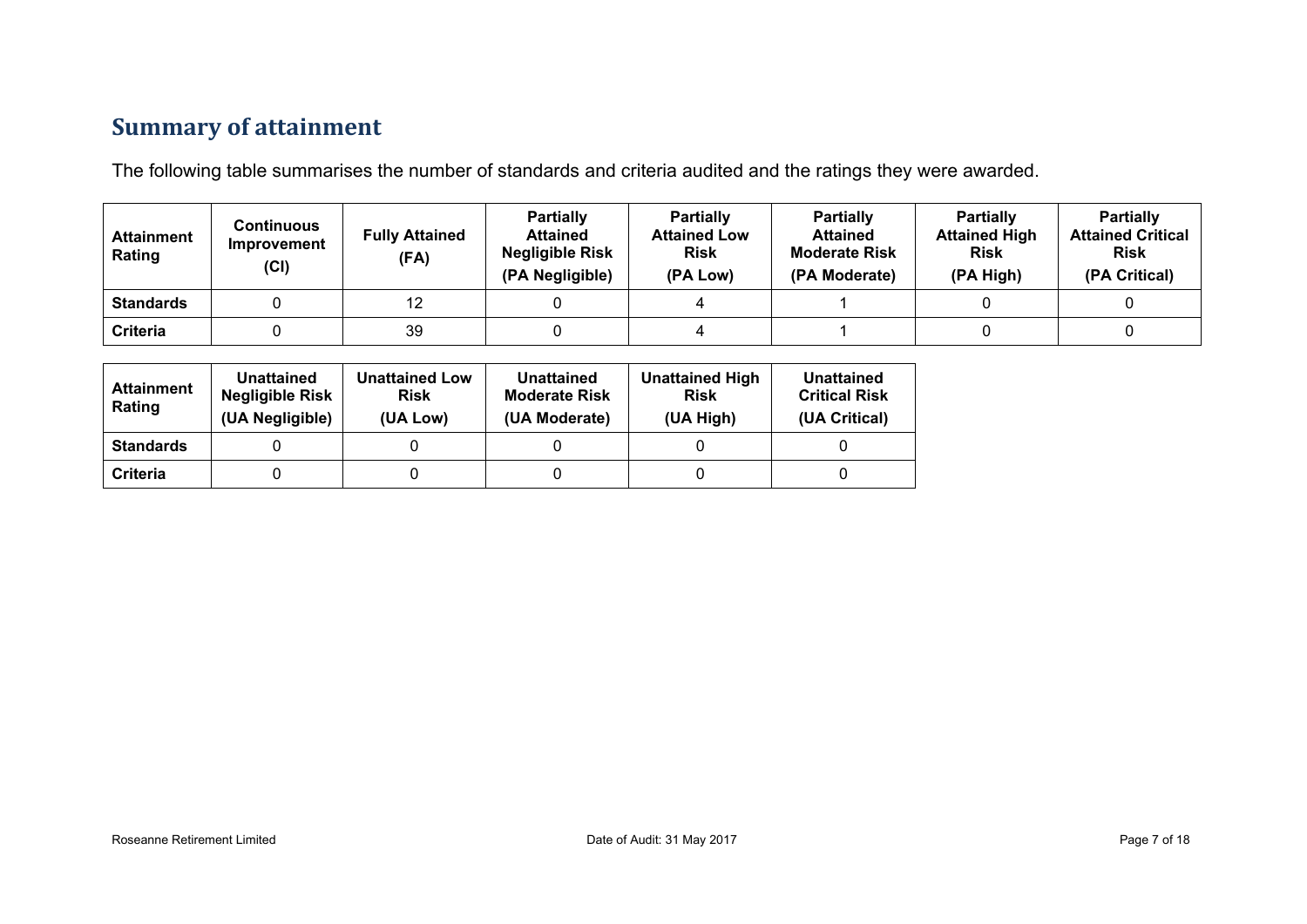# Attainment against the Health and Disability Ser vices Standar ds

The following table contains the results of all the standards assessed by the auditors at this audit. Depending on the services they provide, not all standards are relevant to all providers and not all standards are assessed at every audit.

Please note that Standard 1.3.3: Service Provision Requirements has been removed from this report, as it includes information specific to the healthcare of individual residents. Any corrective actions required relating to this standard, as a result of this audit, are retained and displayed in the next section.

For more information on the standards, please click [here](http://www.health.govt.nz/our-work/regulation-health-and-disability-system/certification-health-care-services/health-and-disability-services-standards).

| For more information on the different types of audits and what they cover please click here. |  |  |
|----------------------------------------------------------------------------------------------|--|--|
|----------------------------------------------------------------------------------------------|--|--|

| Standard with<br>desired outcome                                                                                                                   | Attainment<br>Rating | Audit Evidence                                                                                                                                                                                                                                                                                                                                                                                                                                                                                                                                                                                                                                                                                                                                                        |
|----------------------------------------------------------------------------------------------------------------------------------------------------|----------------------|-----------------------------------------------------------------------------------------------------------------------------------------------------------------------------------------------------------------------------------------------------------------------------------------------------------------------------------------------------------------------------------------------------------------------------------------------------------------------------------------------------------------------------------------------------------------------------------------------------------------------------------------------------------------------------------------------------------------------------------------------------------------------|
| Standard 1.1.13:<br>Complaints<br>Management<br>The right of the<br>consumer to make a<br>complaint is<br>understood,<br>respected, and<br>upheld. | FA                   | The service has a complaints policy that describes the management of complaints process. There are complaint<br>forms available at the entrance to the building. A complaints procedure is provided to residents and their family<br>within the information pack at entry. Interview with three residents and two relatives confirms an understanding of<br>the complaints process. All staff interviewed could describe the process around reporting complaints. One<br>complaint was received in 2016 and no complaints have been made in 2017 year to date. The one complaint<br>reviewed evidenced follow-up and that it had been resolved. The complainant signed a formal acknowledgement<br>letter confirming satisfaction with how the complaint was managed. |
| Standard 1.1.9:<br>Communication<br>Service providers<br>communicate<br>effectively with<br>consumers and<br>provide an<br>environment             | FA.                  | There is an open disclosure policy, a complaints policy and an incident and accident policy. Accident/incident forms<br>have a section to indicate if family have been informed (or not) of an accident/incident. Twelve incident forms<br>reviewed identify that family were notified following a resident incident. Two family members interviewed stated they<br>were well informed and involved when needed in residents' care. Resident/relative meetings occur three monthly.<br>The resident survey (February 2017) is documented as presented to and discussed with family and residents.                                                                                                                                                                     |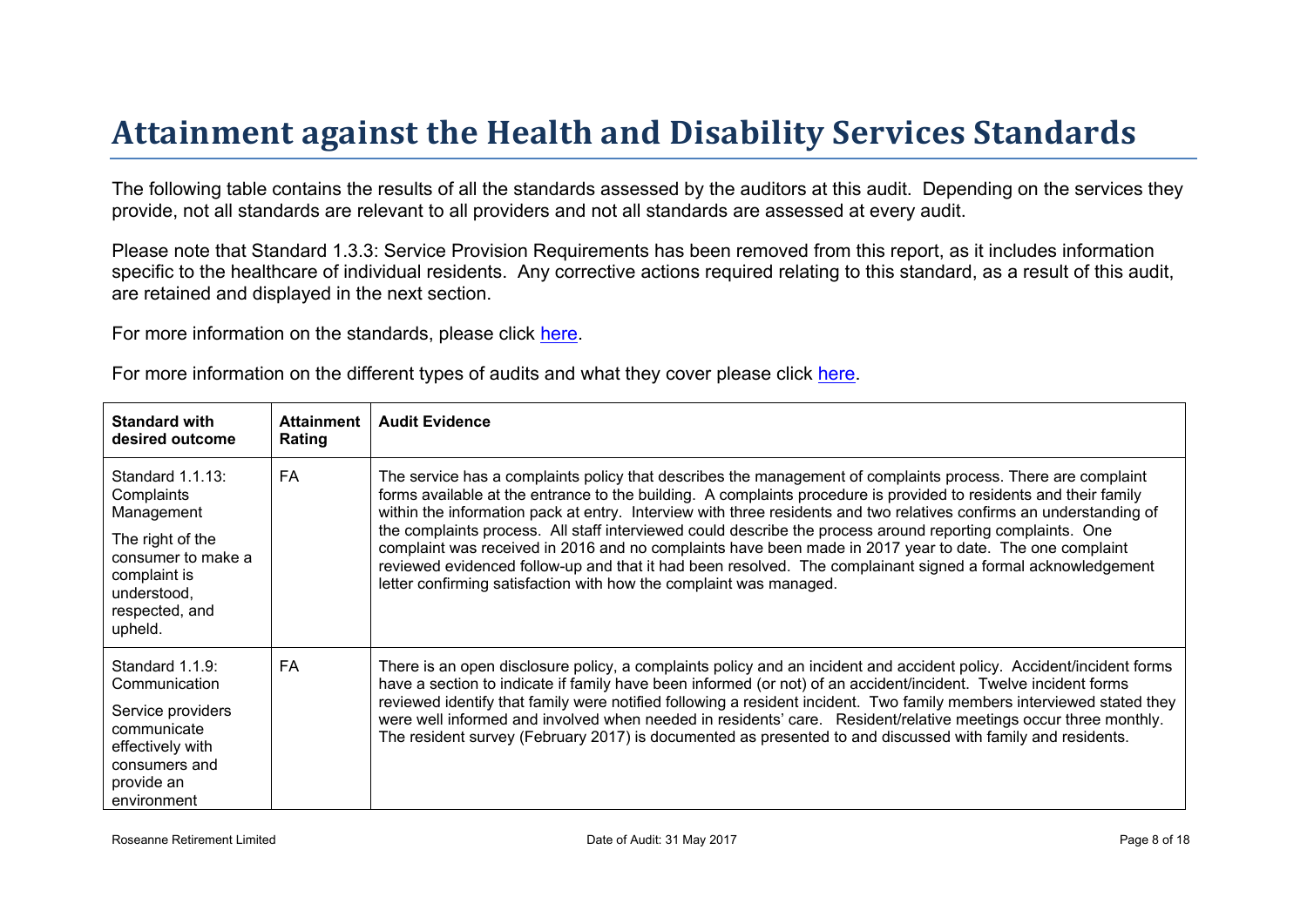| conducive to effective<br>communication.                                                                                                                                                                                                                   |           |                                                                                                                                                                                                                                                                                                                                                                                                                                                                                                                                                                                                                                                                                                                                                                                                                                                                                                                                                                                                                                                                                                                                                                                                                                                                                                                                                                                                                                                                                                                                                          |
|------------------------------------------------------------------------------------------------------------------------------------------------------------------------------------------------------------------------------------------------------------|-----------|----------------------------------------------------------------------------------------------------------------------------------------------------------------------------------------------------------------------------------------------------------------------------------------------------------------------------------------------------------------------------------------------------------------------------------------------------------------------------------------------------------------------------------------------------------------------------------------------------------------------------------------------------------------------------------------------------------------------------------------------------------------------------------------------------------------------------------------------------------------------------------------------------------------------------------------------------------------------------------------------------------------------------------------------------------------------------------------------------------------------------------------------------------------------------------------------------------------------------------------------------------------------------------------------------------------------------------------------------------------------------------------------------------------------------------------------------------------------------------------------------------------------------------------------------------|
| Standard 1.2.1:<br>Governance<br>The governing body<br>of the organisation<br>ensures services are<br>planned, coordinated,<br>and appropriate to<br>the needs of<br>consumers.                                                                            | <b>FA</b> | Roseanne rest home provides care for up to 16 rest home residents. At the time of the audit there were 16<br>residents (including one resident on respite). The quality plan has nursing objectives related to a resident focus.<br>The owner/manager is a registered nurse who owns and manages the facility. She has extensive experience in rest<br>home care and has owned the service since 2010. She has worked at the facility since 2004. The owner/manager<br>is supported by a part-time administrator (32 hours). All staff interviewed state that they receive good support from<br>the owner/manager who can provide advice at any time.<br>There was a business plan for 2016. Communication and reports against day-to-day information and quality<br>outcomes is achieved through three monthly staff/quality meetings and bi-monthly health and safety meetings.<br>The owner/manager attends at least eight hours a year training relevant to requirements.                                                                                                                                                                                                                                                                                                                                                                                                                                                                                                                                                                            |
| Standard 1.2.3:<br><b>Quality And Risk</b><br>Management<br>Systems<br>The organisation has<br>an established.<br>documented, and<br>maintained quality<br>and risk management<br>system that reflects<br>continuous quality<br>improvement<br>principles. | PA Low    | There are policies and procedures being implemented to provide assurance that the service is meeting accepted<br>good practice and adhering to relevant standards, including those standards relating to the Health and Disability<br>Services (Safety) Act 2001. The service has in place a range of policies and procedures to support service delivery.<br>There is a documented audit schedule in place, however not all audits are completed according to the schedule.<br>Audits are reported to the three-monthly staff meetings and six-weekly health and safety meetings. Staff<br>interviewed were all able to explain the staff and health & safety meeting and how they are used to discuss<br>problems and improve services.<br>Quality data is collected and evaluated and used for quality improvement. Key components of the quality system<br>link to service delivery. Health and safety meetings document reporting of incidents and accidents, infection control,<br>restraint, health & safety, audits, training complaints and other matters. The minutes reviewed were well<br>documented. Staff meetings (three monthly) document discussion of falls data and care of residents including<br>strategies to improve care. Resident/family meetings occur regularly and are documented. The resident survey<br>completed in February 2017 has been collated and presented to residents and family. There is a health & safety<br>and risk management programme in place. The hazard register is up-to-date and has been reviewed. |
| Standard 1.2.4:<br><b>Adverse Event</b><br>Reporting<br>All adverse,<br>unplanned, or                                                                                                                                                                      | <b>FA</b> | Incident and accident data has been collected and analysed. Incidents and accidents are documented as reported<br>to the health and safety meeting and individual incidents discussed with staff. A sample of twelve resident related<br>incident reports were reviewed. All reports and corresponding resident files reviewed evidence that appropriate<br>clinical care has been provided following an incident. Three caregivers interviewed could explain the importance of<br>neurological observations. Monthly collation of incident forms highlights residents with more than one incident (i.e.,                                                                                                                                                                                                                                                                                                                                                                                                                                                                                                                                                                                                                                                                                                                                                                                                                                                                                                                                                |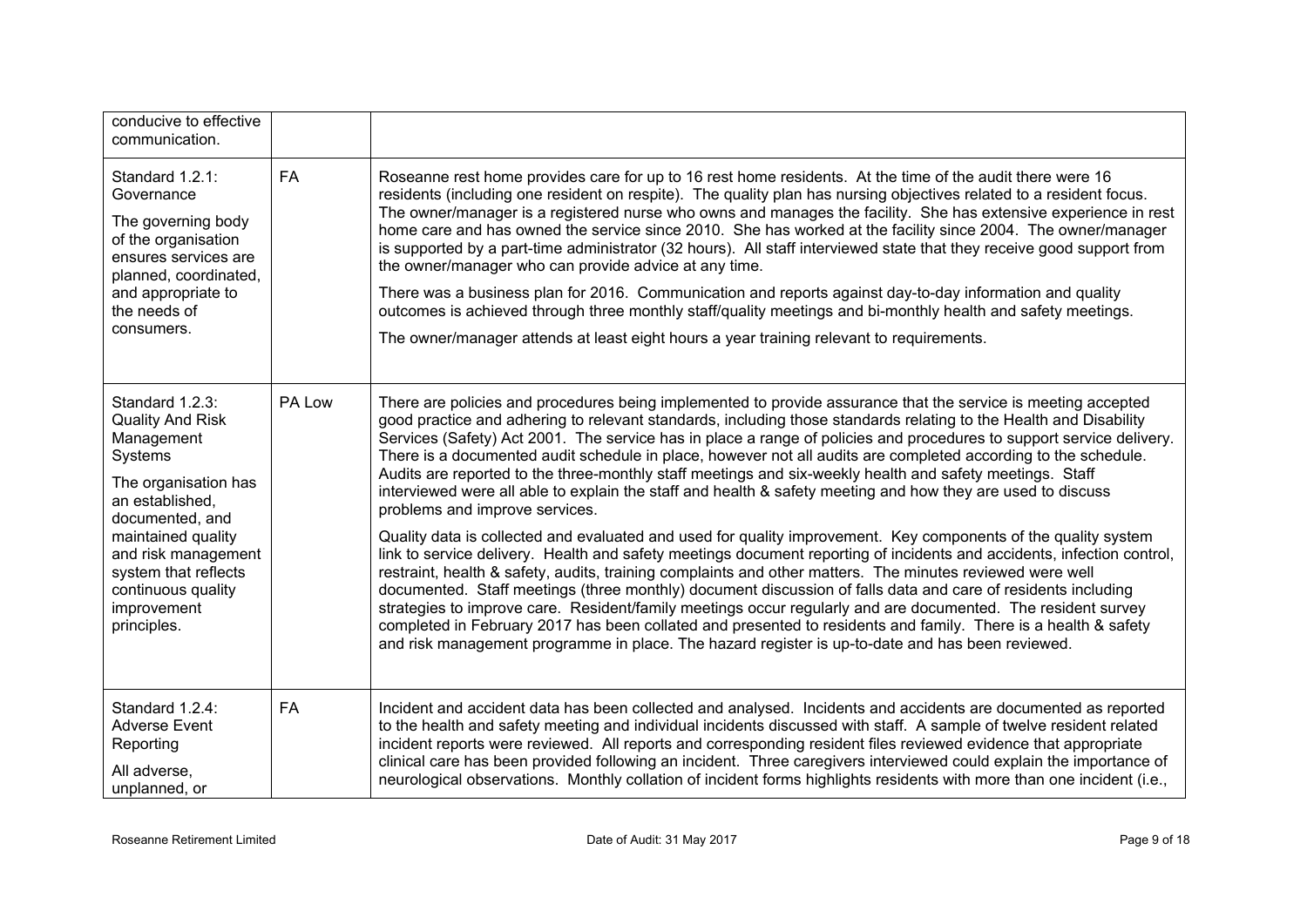| untoward events are<br>systematically<br>recorded by the<br>service and reported<br>to affected<br>consumers and<br>where appropriate<br>their family/whānau<br>of choice in an open<br>manner.                    |           | falls). These residents are documented as followed up.                                                                                                                                                                                                                                                                                                                                                                                                                                                                                                                                                                                                                                                                                                                                                                                                                                                                                                                                                                                                                                                                                                                                                                                                                                                        |
|--------------------------------------------------------------------------------------------------------------------------------------------------------------------------------------------------------------------|-----------|---------------------------------------------------------------------------------------------------------------------------------------------------------------------------------------------------------------------------------------------------------------------------------------------------------------------------------------------------------------------------------------------------------------------------------------------------------------------------------------------------------------------------------------------------------------------------------------------------------------------------------------------------------------------------------------------------------------------------------------------------------------------------------------------------------------------------------------------------------------------------------------------------------------------------------------------------------------------------------------------------------------------------------------------------------------------------------------------------------------------------------------------------------------------------------------------------------------------------------------------------------------------------------------------------------------|
| Standard 1.2.7:<br>Human Resource<br>Management<br>Human resource<br>management<br>processes are<br>conducted in<br>accordance with<br>good employment<br>practice and meet the<br>requirements of<br>legislation. | PA Low    | Roseanne retirement home employs 14 staff. Five staff files (three caregivers, one diversional therapist and one<br>cook) reviewed all included (but not limited to) a signed job description, employment contract and appraisals and<br>training records. Annual practicing certificates are on file for all registered staff including the owner/manager, GP<br>and pharmacist. An annual in-service education programme is in place. The annual training plan covers a range of<br>subjects and attendance is recorded on staff records. Not all two yearly compulsory mandatory training has been<br>completed as required. First aid training has been provided and there is a first aider on each shift. There are<br>implemented competencies for staff related to medication with all relevant caregivers.                                                                                                                                                                                                                                                                                                                                                                                                                                                                                            |
| Standard 1.2.8:<br>Service Provider<br>Availability<br>Consumers receive<br>timely, appropriate,<br>and safe service from<br>suitably<br>qualified/skilled<br>and/or experienced<br>service providers.             | <b>FA</b> | The service continues to have a documented rationale for determining staffing levels and skill mixes for safe service<br>delivery. There is a roster that provides sufficient and appropriate coverage for the effective delivery of care and<br>support. The owner/manager is on site at least 50 hours per week. She has been filling a caregiver night shift role<br>(three days a week) for the past two months. A new caregiver is set to start in the vacant night shift role from early<br>June 2017. The owner/manager is on-call at all times. A RN from a neighbouring rest home also assists with on-<br>call and support as needed. Three caregivers interviewed stated that there is adequate staffing to manage their<br>workload on any shift and that the owner/manager is always available if needed. The owner/manager is supported<br>by two caregivers on duty in the AM shift, two caregivers in the PM shift and one caregiver at night. All care staff<br>are trained in first aid. All residents and family members interviewed confirm that there are sufficient staff on site at<br>all times and staff are always approachable and in their opinion, competent and friendly.<br>A senior caregiver is the manager/owners 2IC and is in charge when the manager/owner is not there. |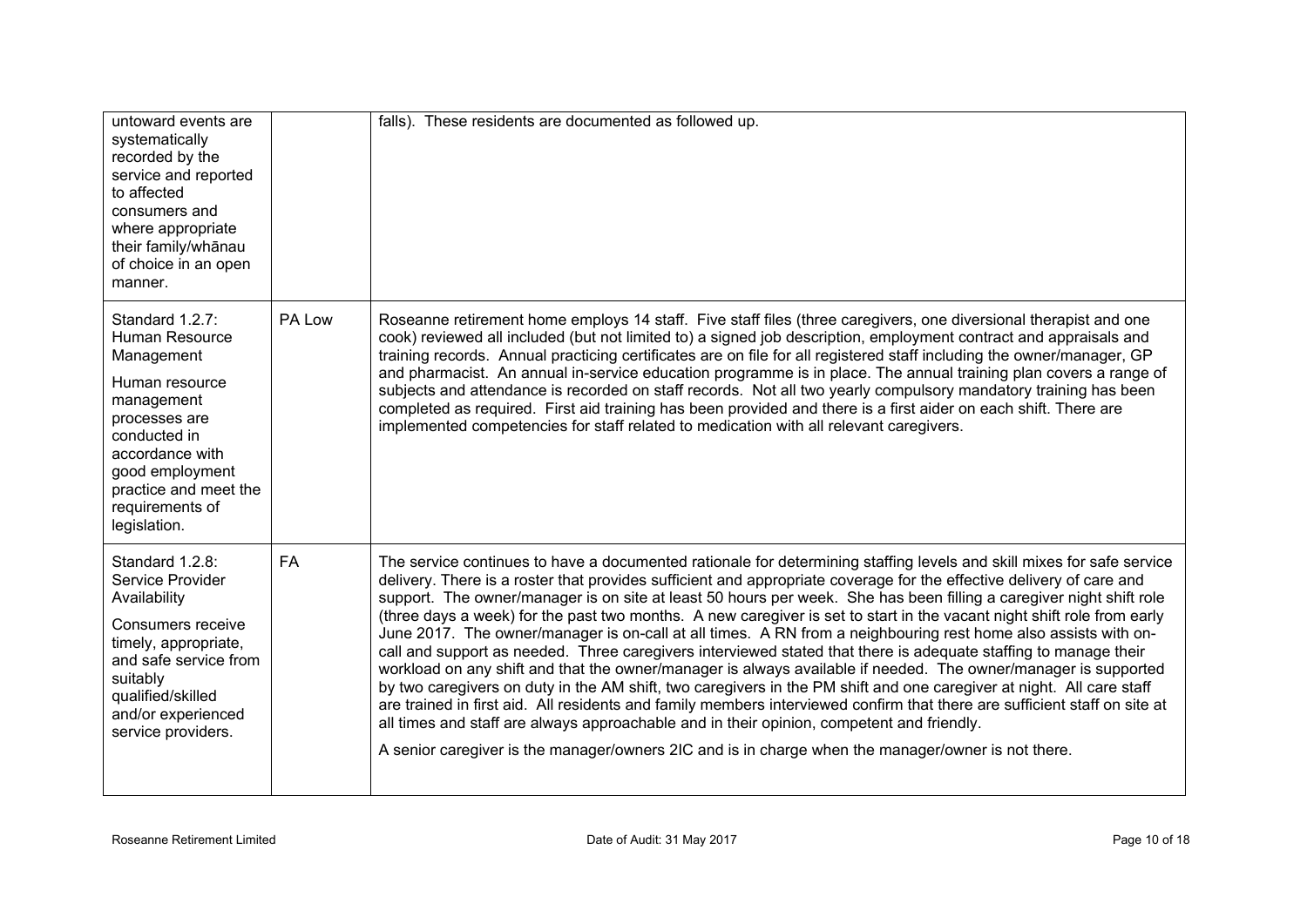| Standard 1.3.12:<br>Medicine<br>Management<br>Consumers receive<br>medicines in a safe<br>and timely manner<br>that complies with<br>current legislative<br>requirements and<br>safe practice<br>guidelines.        | PA<br>Moderate | There are policies and procedures in place for safe medicine management that meet legislative requirements. Staff<br>who administer medications have been assessed for competency on an annual basis. Monthly medications<br>received (robotic rolls) are checked on delivery by the manager (RN) and senior medication competent caregiver.<br>All medications are stored safely. All eye drops are dated on opening. The medication fridge is monitored weekly.<br>Nine of ten medication charts (one respite resident) reviewed, met legislative prescribing requirements. The GP has<br>reviewed the medication charts three-monthly. Administration records demonstrated that not all medications are<br>signed as administered and one respite resident did not have a current medication chart and medication was being<br>administered. Medication errors were documented on incident forms and investigated with competencies of staff<br>being reviewed where appropriate. The internal auditing programme includes medication audits completed by the<br>manager.<br>There was no documented evidence of six monthly pharmacy checks.                                                                                                                                                                                                                                                                 |
|---------------------------------------------------------------------------------------------------------------------------------------------------------------------------------------------------------------------|----------------|------------------------------------------------------------------------------------------------------------------------------------------------------------------------------------------------------------------------------------------------------------------------------------------------------------------------------------------------------------------------------------------------------------------------------------------------------------------------------------------------------------------------------------------------------------------------------------------------------------------------------------------------------------------------------------------------------------------------------------------------------------------------------------------------------------------------------------------------------------------------------------------------------------------------------------------------------------------------------------------------------------------------------------------------------------------------------------------------------------------------------------------------------------------------------------------------------------------------------------------------------------------------------------------------------------------------------------------------------------------------------------------------------------------|
| Standard 1.3.13:<br>Nutrition, Safe Food,<br>And Fluid<br>Management<br>A consumer's<br>individual food, fluids<br>and nutritional needs<br>are met where this<br>service is a<br>component of service<br>delivery. | <b>FA</b>      | All meals at Roseanne are prepared and cooked on site in a fully equipped commercial kitchen. There is a four-<br>weekly seasonal menu which had been reviewed and approved by a dietitian November 2016. Meals are delivered<br>to the dining area immediately upon serving. A tray service is available upon request. Dietary needs are known<br>with individual likes and dislikes accommodated. Pureed, gluten free, diabetic desserts are provided. Cultural and<br>religious food preferences are met. A food services manual is available to ensure that all stages of food delivery to<br>residents comply with standards, legislation and guidelines.<br>Supplements and high protein snacks and drinks are provided to residents with identified weight loss. Resident<br>meetings and surveys allow for the opportunity for resident feedback on the meals and food services generally.<br>Residents and family members interviewed were satisfied with the food and confirmed alternative food choices were<br>offered for dislikes.<br>Fridge and freezer temperatures are taken and recorded and meet requirements. End cooked food temperatures<br>are recorded daily. Food was stored correctly. All staff working in the kitchen have completed training in food safety<br>and hygiene and chemical safety. There is a maintained cleaning schedule. Kitchen waste is managed<br>appropriately. |
| Standard 1.3.6:<br>Service<br>Delivery/Interventions<br>Consumers receive<br>adequate and                                                                                                                           | PA Low         | When a residents' condition alters, the registered nurse initiates a review and if required a GP consultation. There is<br>evidence that family members were notified of any changes to their relative's health including (but not limited to)<br>accident/incidents, infections, health professional visits and changes in medications. Discussions with families were<br>documented in the resident's progress notes.<br>Adequate dressing supplies were sighted. Wound management policies and procedures are in place. Initial wound                                                                                                                                                                                                                                                                                                                                                                                                                                                                                                                                                                                                                                                                                                                                                                                                                                                                         |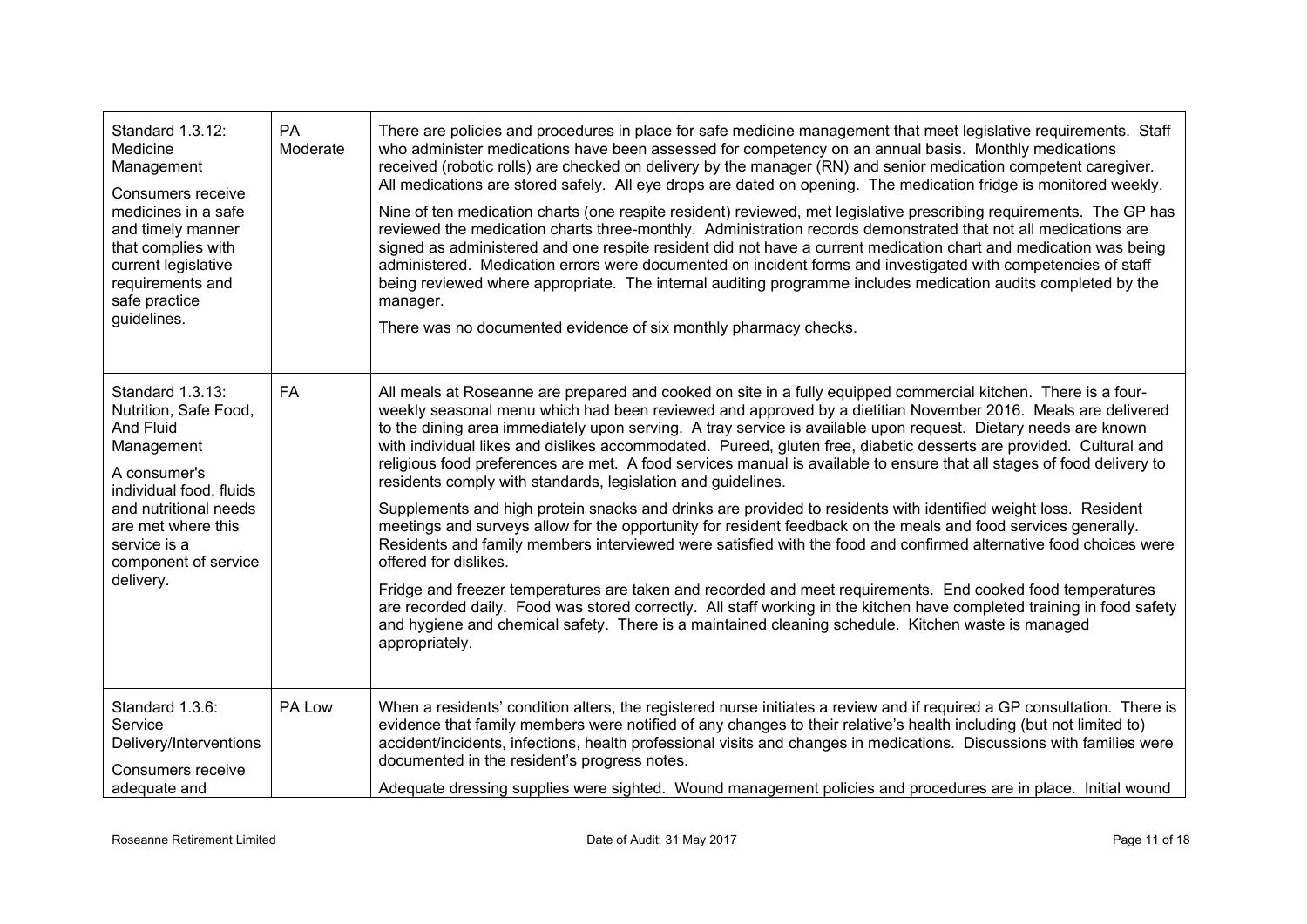| appropriate services<br>in order to meet their<br>assessed needs and<br>desired outcomes.                                                                                                                                                                                                                                 |           | assessments and ongoing evaluations were in place for two residents with minor wounds. There is access to a<br>wound nurse specialist at the DHB as required.<br>Continence products are available and resident files include a urinary continence assessment, bowel management,<br>and continence products identified. Short-term care plans document appropriate interventions to manage short-<br>term changes in health such as infections. Care plans reviewed did not include interventions to support all<br>assessed needs. Monitoring forms are used (e.g., observations, weight, behaviour, blood sugar levels and<br>neurological signs).                                                                                                                                                                                                                                                                                                                                                                                                                                                                                                                                                                                                                                                                                                                                                                                                                                                                                                                                                                                                                                                                                                                                                                                                                                                                                                                                                                                                                                                                                                                                                                      |
|---------------------------------------------------------------------------------------------------------------------------------------------------------------------------------------------------------------------------------------------------------------------------------------------------------------------------|-----------|---------------------------------------------------------------------------------------------------------------------------------------------------------------------------------------------------------------------------------------------------------------------------------------------------------------------------------------------------------------------------------------------------------------------------------------------------------------------------------------------------------------------------------------------------------------------------------------------------------------------------------------------------------------------------------------------------------------------------------------------------------------------------------------------------------------------------------------------------------------------------------------------------------------------------------------------------------------------------------------------------------------------------------------------------------------------------------------------------------------------------------------------------------------------------------------------------------------------------------------------------------------------------------------------------------------------------------------------------------------------------------------------------------------------------------------------------------------------------------------------------------------------------------------------------------------------------------------------------------------------------------------------------------------------------------------------------------------------------------------------------------------------------------------------------------------------------------------------------------------------------------------------------------------------------------------------------------------------------------------------------------------------------------------------------------------------------------------------------------------------------------------------------------------------------------------------------------------------------|
| Standard 1.3.7:<br><b>FA</b><br><b>Planned Activities</b><br>Where specified as<br>part of the service<br>delivery plan for a<br>consumer, activity<br>requirements are<br>appropriate to their<br>needs, age, culture,<br>and the setting of the<br>service.<br>unable or choose not to be involved in group activities. |           | An activities coordinator (AC) typically works a minimum of 12 hours per week Monday to Friday. The activity hours<br>are flexible and allows for attendance and organisation of special events at weekends and evenings according to<br>resident wishes. Caregivers assist with individual and group activities during the week and on weekends.<br>Residents are involved with organising and managing certain activities. One resident organises band music,<br>another oversees the gardening and maintains a raised vegetable garden. The activities programme provides<br>individual and group activities that are meaningful and reflect ordinary patterns of life.<br>The monthly programme includes van outings, church services, games, gardening and exercise. Local kindergarten<br>and school groups visit often. Recently seven residents went out to see a film. A local retirement home visits and<br>vice versa where they run bowling competitions and include trophies. Van outings take residents to local sites of<br>interest and included recent visits to the chocolate factory, central Hawkes Bay Settler's Museum, Mitre 10 for the<br>men and clothing shopping trips for the women. Canine friends visit with animals. On the day of audit residents<br>were observed participating in a variety of activities. One-on-one activities are provided for residents who are<br>The activities coordinator is responsible for the resident's individual activity care plans which are developed within<br>the first three weeks of admission. The resident/family/whanau as appropriate, are involved in the development of<br>the activity plan. Resident files reviewed identified that the individual activity plan is reviewed six-monthly and<br>evidence outcomes achieved against goals set. Activities are planned that are appropriate to the functional<br>capabilities of residents and are mostly driven by resident requests. Residents provide feedback individually and via<br>an annual resident satisfaction survey and they make suggestions for activities at the resident meetings. Residents<br>and families interviewed report satisfaction with the activities programme. |
| Standard 1.3.8:<br>Evaluation<br>Consumers' service<br>delivery plans are                                                                                                                                                                                                                                                 | <b>FA</b> | All initial care plans reviewed were evaluated by an RN within three weeks of admission. In all files sampled the<br>long-term care plans have been reviewed at least six-monthly or earlier for any health changes. The GP reviews the<br>residents at least three-monthly or earlier if required. Ongoing nursing evaluations occur and are documented<br>within the progress notes. Files reviewed demonstrated that short-term needs were documented on short-term care                                                                                                                                                                                                                                                                                                                                                                                                                                                                                                                                                                                                                                                                                                                                                                                                                                                                                                                                                                                                                                                                                                                                                                                                                                                                                                                                                                                                                                                                                                                                                                                                                                                                                                                                               |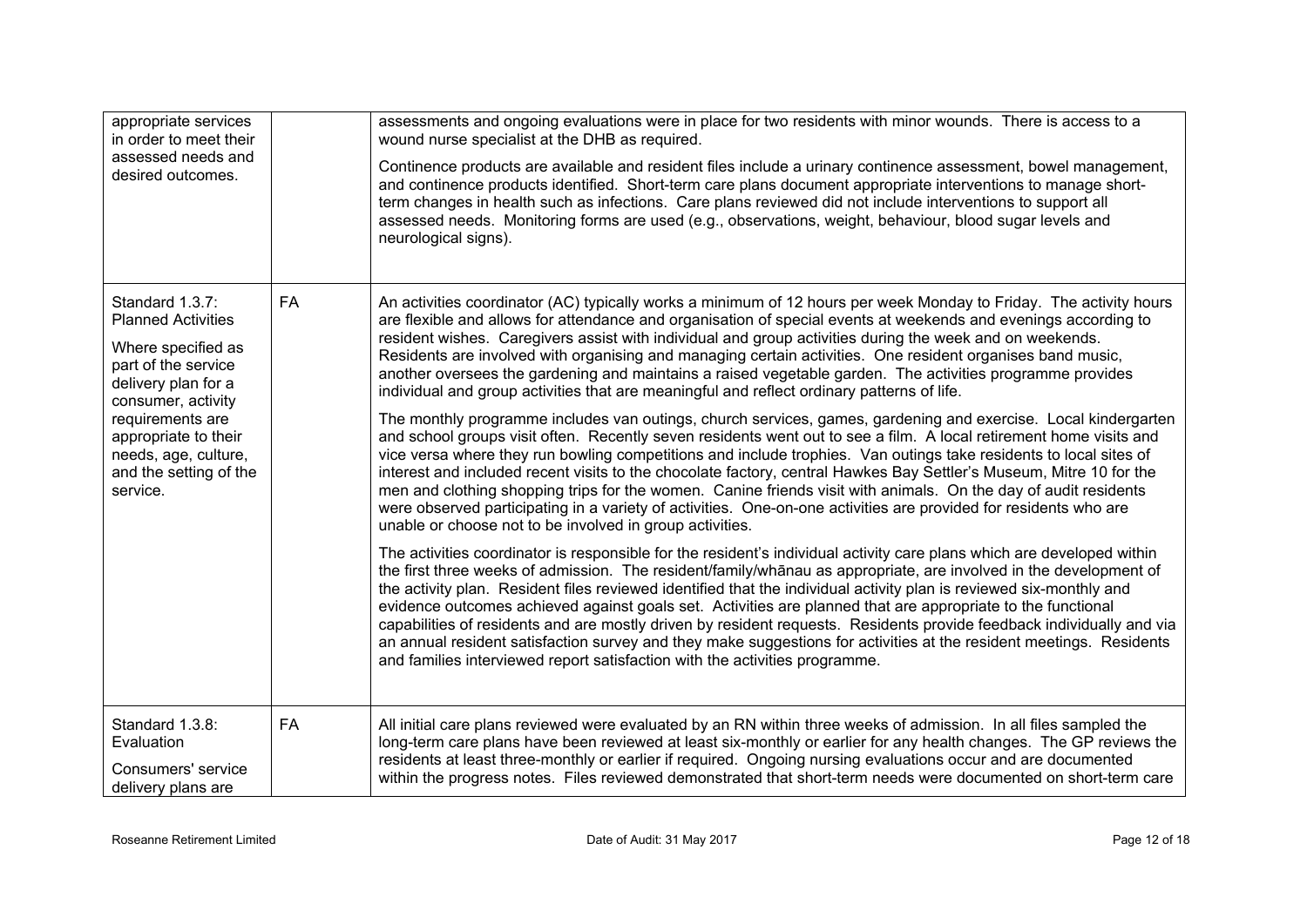| evaluated in a<br>comprehensive and<br>timely manner.                                                                                                                                                                                                               |           | plans which were regularly evaluated.                                                                                                                                                                                                                                                                                                                                                                                                                                                                                                                                                                                                                                                      |
|---------------------------------------------------------------------------------------------------------------------------------------------------------------------------------------------------------------------------------------------------------------------|-----------|--------------------------------------------------------------------------------------------------------------------------------------------------------------------------------------------------------------------------------------------------------------------------------------------------------------------------------------------------------------------------------------------------------------------------------------------------------------------------------------------------------------------------------------------------------------------------------------------------------------------------------------------------------------------------------------------|
| Standard 1.4.2:<br><b>Facility Specifications</b><br>Consumers are<br>provided with an<br>appropriate,<br>accessible physical<br>environment and<br>facilities that are fit<br>for their purpose.                                                                   | <b>FA</b> | The building holds a current warrant of fitness which expires 16 November 2017.                                                                                                                                                                                                                                                                                                                                                                                                                                                                                                                                                                                                            |
| Standard 3.1:<br>Infection control<br>management<br>There is a managed<br>environment, which<br>minimises the risk of<br>infection to<br>consumers, service<br>providers, and<br>visitors. This shall be<br>appropriate to the<br>size and scope of the<br>service. | PA Low    | The infection control nurse is the manager (RN). She can access external specialist advice from GPs and the DHB<br>when required. The IC programme is appropriate for the size and complexity of the service. Infection control is a<br>standing agenda item at the health and safety meetings. Staff are informed about IC practises and reporting.<br>Suspected infections are confirmed by laboratory tests and results are collated monthly by a registered nurse and<br>entered into the infection register. There are policies and an infection control manual to guide staff to prevent the<br>spread of infection. The infection control programme has not been reviewed annually. |
| Standard 3.5:<br>Surveillance<br>Surveillance for<br>infection is carried<br>out in accordance<br>with agreed<br>objectives, priorities,<br>and methods that<br>have been specified                                                                                 | <b>FA</b> | Policies and procedures document infection prevention and control surveillance methods. The surveillance data is<br>collected and analysed monthly to identify areas for improvement or corrective action requirements. Infection<br>control internal audits have been completed. Infection rates have been low. Trends are identified and quality<br>initiatives are discussed at staff meetings. There is a policy describing surveillance methodology for monitoring of<br>infections. Definitions of infections are in place that are appropriate to the complexity of service provided.<br>There have been no outbreaks since the previous audit.                                     |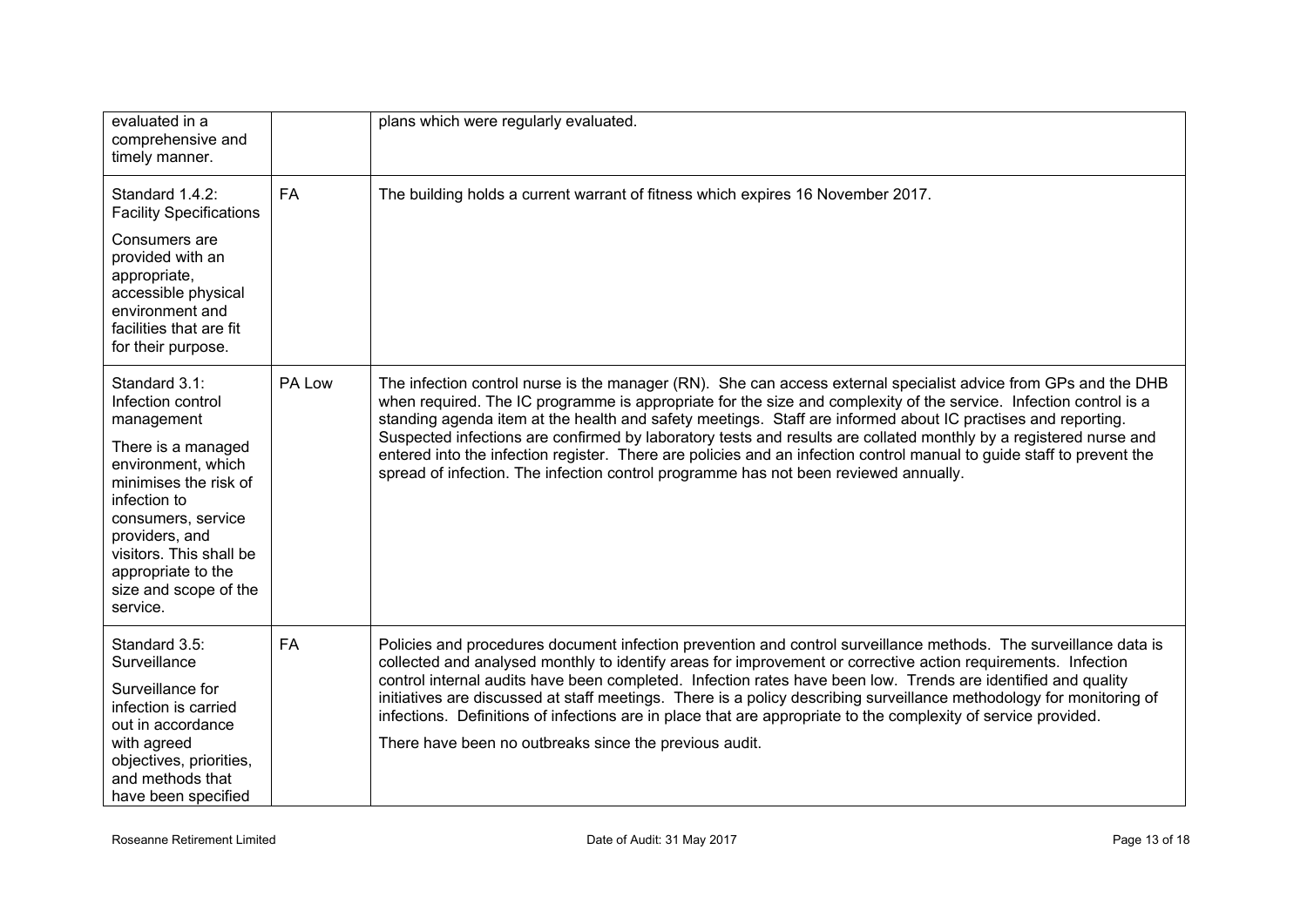| in the infection<br>control programme.                                         |    |                                                                                                                                                                                                                                                                                 |
|--------------------------------------------------------------------------------|----|---------------------------------------------------------------------------------------------------------------------------------------------------------------------------------------------------------------------------------------------------------------------------------|
| Standard $2.1.1$ :<br>Restraint<br>minimisation                                | FA | There are policies around restraint, enablers and the management of challenging behaviours. The service currently<br>has no residents requiring the use of restraint or enablers. Staff received training around restraint minimisation as<br>part of the annual training plan. |
| Services demonstrate<br>that the use of<br>restraint is actively<br>minimised. |    |                                                                                                                                                                                                                                                                                 |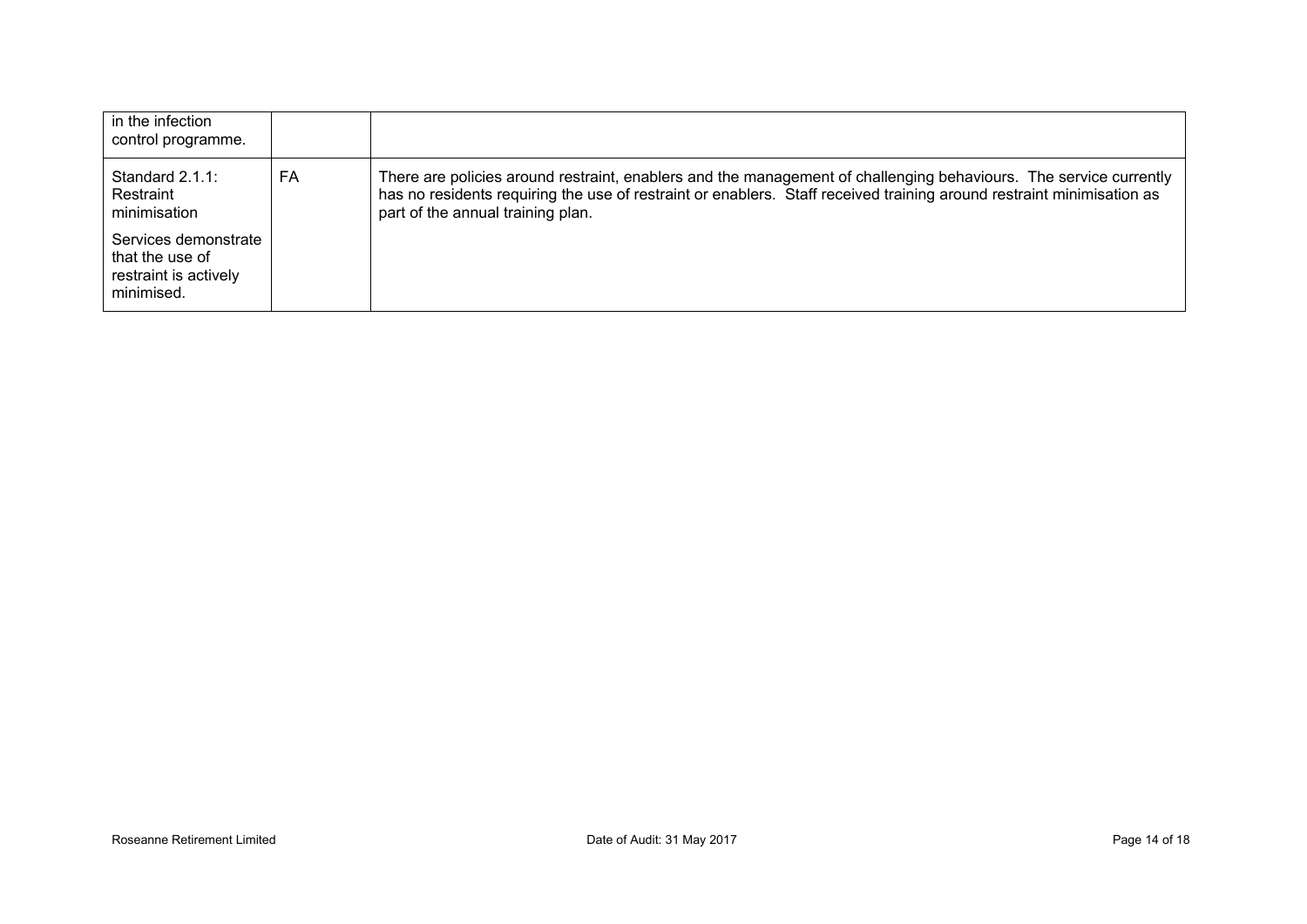### **Specific results for criterion where corrective actions are required**

Where a standard is rated partially attained (PA) or unattained (UA) specific corrective actions are recorded under the relevant criteria for the standard. The following table contains the criterion where corrective actions have been recorded.

Criterion can be linked to the relevant standard by looking at the code. For example, a Criterion 1.1.1.1: Service providers demonstrate knowledge and understanding of consumer rights and obligations, and incorporate them as part of their everyday practice relates to Standard 1.1.1: Consumer Rights During Service Delivery in Outcome 1.1: Consumer Rights.

If there is a message "no data to display" instead of a table, then no corrective actions were required as a result of this audit.

| <b>Criterion with</b><br>desired outcome                                                                                                                                                             | <b>Attainment</b><br>Rating | <b>Audit Evidence</b>                                                                                                                                    | <b>Audit Finding</b>                                                                                                                                                                                        | <b>Corrective action</b><br>required and<br>timeframe for<br>completion (days)                           |
|------------------------------------------------------------------------------------------------------------------------------------------------------------------------------------------------------|-----------------------------|----------------------------------------------------------------------------------------------------------------------------------------------------------|-------------------------------------------------------------------------------------------------------------------------------------------------------------------------------------------------------------|----------------------------------------------------------------------------------------------------------|
| Criterion 1.2.3.6<br>Quality improvement<br>data are collected,<br>analysed, and<br>evaluated and the<br>results<br>communicated to<br>service providers<br>and, where<br>appropriate,<br>consumers. | PA Low                      | There is a quality and risk plan that includes an audit<br>calendar schedule. Not all audits have been<br>completed as per the calendar schedule.        | A review of the audit calendar<br>schedule and audits evidences that<br>audits are not always undertaken.<br>Ten audits scheduled for April and<br>May 2017 have not been<br>completed as per the calendar. | Ensure that all audits<br>are completed as per<br>the calendar<br>schedule.<br>90 days                   |
| Criterion 1.2.7.5<br>A system to identify,<br>plan, facilitate, and<br>record ongoing<br>education for service<br>providers to provide                                                               | PA Low                      | Abuse and neglect, sexuality/intimacy, and care<br>planning mandatory training identified by the service<br>has not been provided in the last two years. | Abuse and neglect,<br>sexuality/intimacy, and care<br>planning mandatory training<br>identified by the service has not<br>been provided in the last two<br>years.                                           | Ensure all staff<br>attend compulsory<br>mandatory training<br>requirements at least<br>every two years. |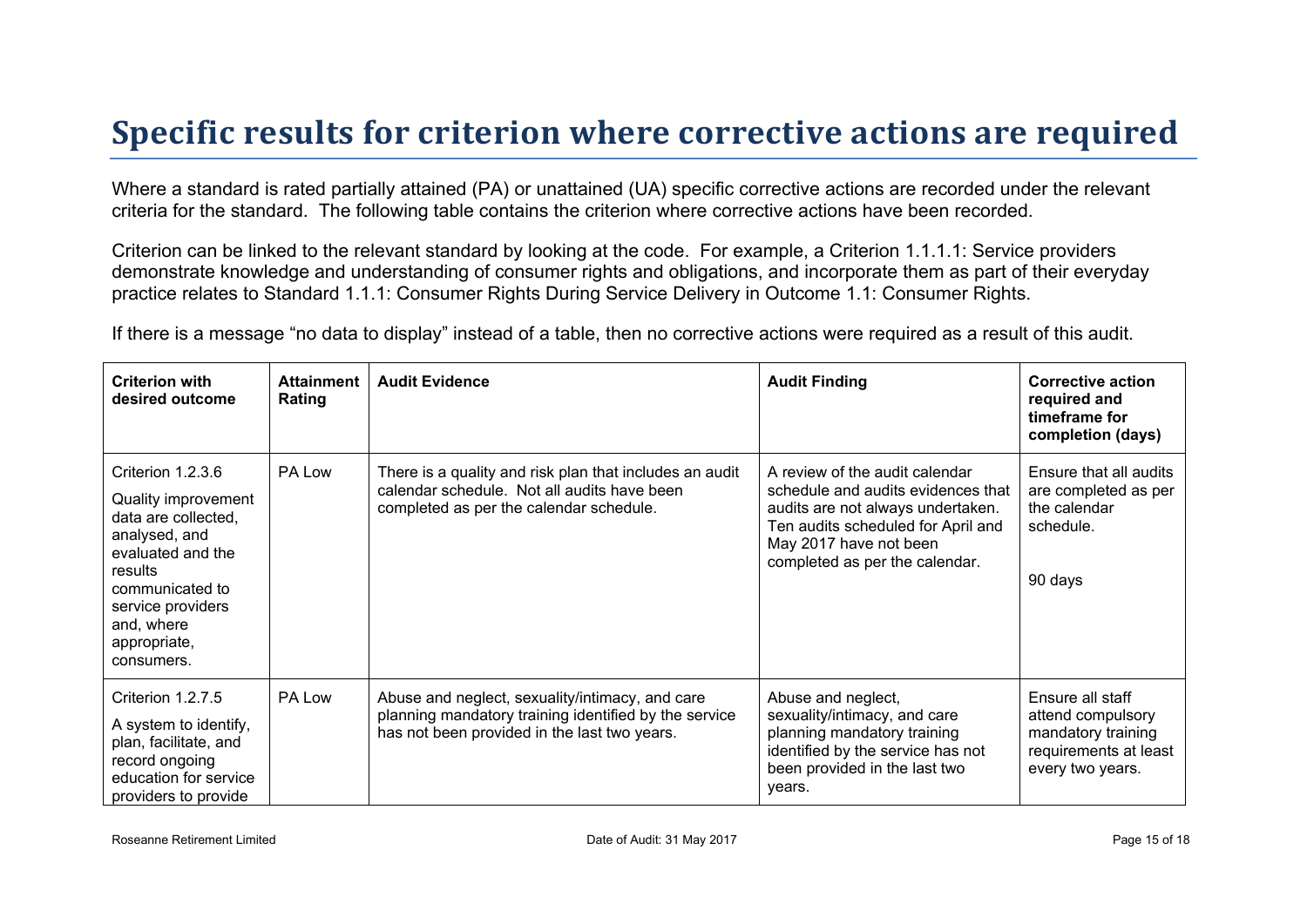| safe and effective<br>services to<br>consumers.                                                                                                                                                                                                                                                                 |                       |                                                                                                                                                                                                                                                                                                                                                                                                                                                                                                                                                                                                                                                                |                                                                                                                                                                                                                                                                                                                                                                                                                                                                        | 90 days                                                                                                                                                                                                                                                                                                       |
|-----------------------------------------------------------------------------------------------------------------------------------------------------------------------------------------------------------------------------------------------------------------------------------------------------------------|-----------------------|----------------------------------------------------------------------------------------------------------------------------------------------------------------------------------------------------------------------------------------------------------------------------------------------------------------------------------------------------------------------------------------------------------------------------------------------------------------------------------------------------------------------------------------------------------------------------------------------------------------------------------------------------------------|------------------------------------------------------------------------------------------------------------------------------------------------------------------------------------------------------------------------------------------------------------------------------------------------------------------------------------------------------------------------------------------------------------------------------------------------------------------------|---------------------------------------------------------------------------------------------------------------------------------------------------------------------------------------------------------------------------------------------------------------------------------------------------------------|
| Criterion 1.3.12.1<br>A medicines<br>management system<br>is implemented to<br>manage the safe and<br>appropriate<br>prescribing,<br>dispensing,<br>administration.<br>review, storage,<br>disposal, and<br>medicine<br>reconciliation in order<br>to comply with<br>legislation, protocols,<br>and guidelines. | <b>PA</b><br>Moderate | Nine of ten (one respite resident) medication records<br>reviewed, demonstrated that GPs prescribe and<br>review medications regularly. Indications for use for<br>'as required' medications were documented. The<br>medication round observed (by one caregiver)<br>demonstrated appropriate practice. However, review<br>of documentation demonstrated that medications<br>prescribed were not always signed as administered<br>and one respite resident had no medication chart<br>documented and medication for that resident was<br>being administered. There was no documented<br>evidence of pharmacy checks completed for<br>Roseanne Retirement Home. | (i) Three of ten medication<br>administration records sampled did<br>not have all prescribed medications<br>signed as administered.<br>(ii) One respite resident did not<br>have a prescribed medication chart<br>in place at time of audit.<br>(iii) There were no documented<br>six-monthly pharmacy checks<br>completed.                                                                                                                                            | (i) Ensure that for<br>all prescribed<br>medications<br>administered are<br>signed for once<br>administered.<br>(ii) Ensure that all<br>residents have a<br>prescribed<br>medication chart for<br>all medications.<br>(iii) Ensure pharmacy<br>checks are<br>completed six<br>monthly as required.<br>30 days |
| Criterion 1.3.6.1<br>The provision of<br>services and/or<br>interventions are<br>consistent with, and<br>contribute to, meeting<br>the consumers'<br>assessed needs, and<br>desired outcomes.                                                                                                                   | PA Low                | (i) One resident on respite had no documented<br>interventions to guide care.<br>iii) One resident with diabetes had no documented<br>interventions to manage hypo/hyperglycaemia;<br>however the caregivers interviewed could describe<br>appropriate actions.<br>iv) One resident with pain identified as a problem had<br>no documented interventions to manage pain and<br>there was no documentation to identify pain was<br>being managed.                                                                                                                                                                                                               | Four of five files sampled did not<br>document interventions in address<br>all assessed needs.<br>(i) One resident on respite had no<br>documented interventions to guide<br>care.<br>iii) One resident with diabetes had<br>no documented interventions to<br>manage hypo/hyperglycaemia;<br>however the caregivers interviewed<br>could describe appropriate actions.<br>iv) One resident with pain<br>identified as a problem had no<br>documented interventions to | (i) Ensure respite<br>resident file has<br>documented<br>interventions to guide<br>care<br>(iii) Ensure resident<br>with diabetes has<br>documented<br>interventions to<br>manage<br>hypo/hyperglycaemia<br>(iv) Ensure sufficient<br>interventions are<br>documented to<br>manage residents'                 |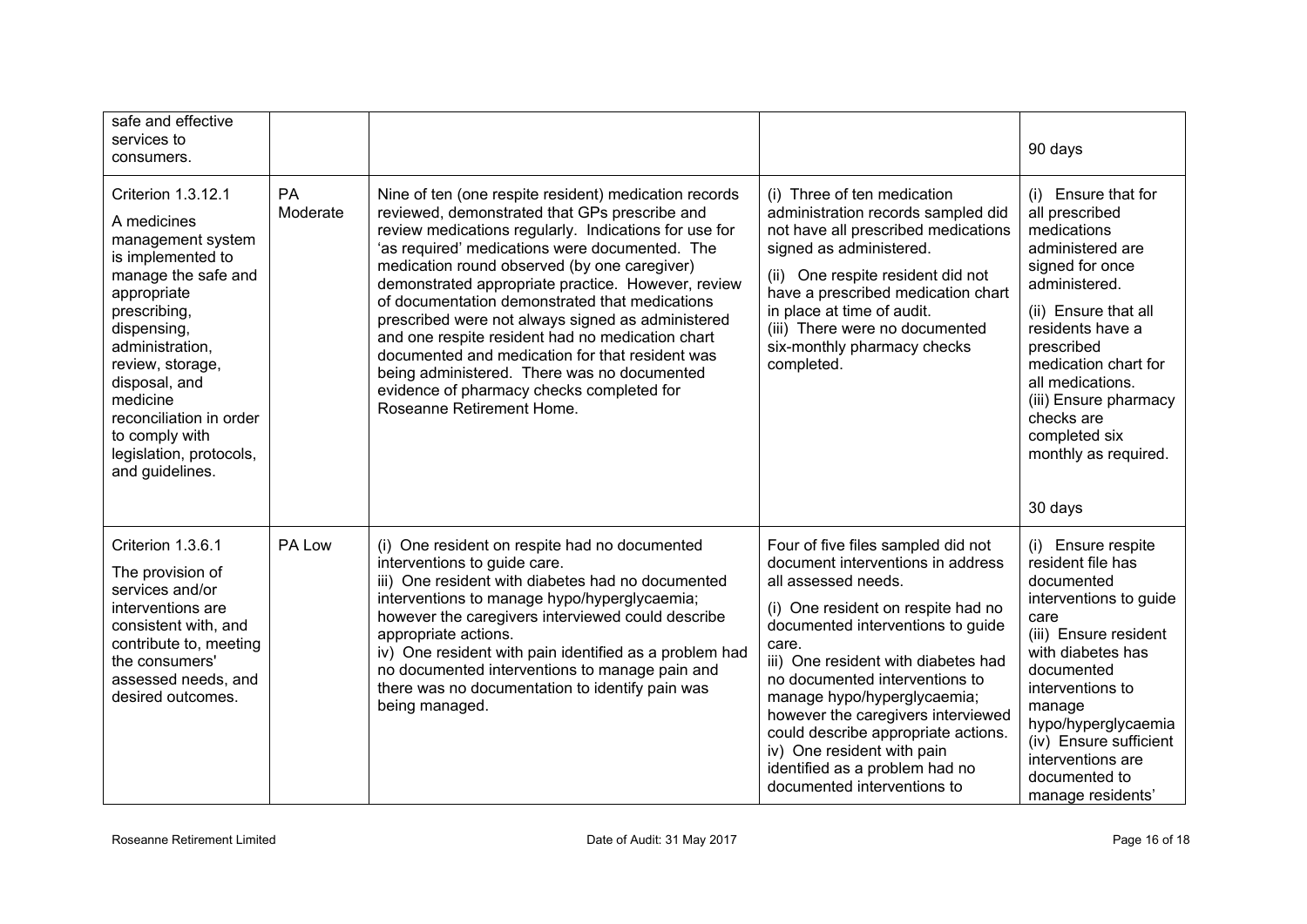|                                                                                                                                                         |        |                                                                    | manage pain and there was no<br>documentation to identify pain was<br>being managed. | pain<br>90 days                                                           |
|---------------------------------------------------------------------------------------------------------------------------------------------------------|--------|--------------------------------------------------------------------|--------------------------------------------------------------------------------------|---------------------------------------------------------------------------|
| Criterion 3.1.3<br>The organisation has<br>a clearly defined and<br>documented infection<br>control programme<br>that is reviewed at<br>least annually. | PA Low | The infection control programme has not been<br>reviewed annually. | There has been no review of the<br>infection control programme                       | Ensure the infection<br>control programme<br>has been reviewed<br>90 days |